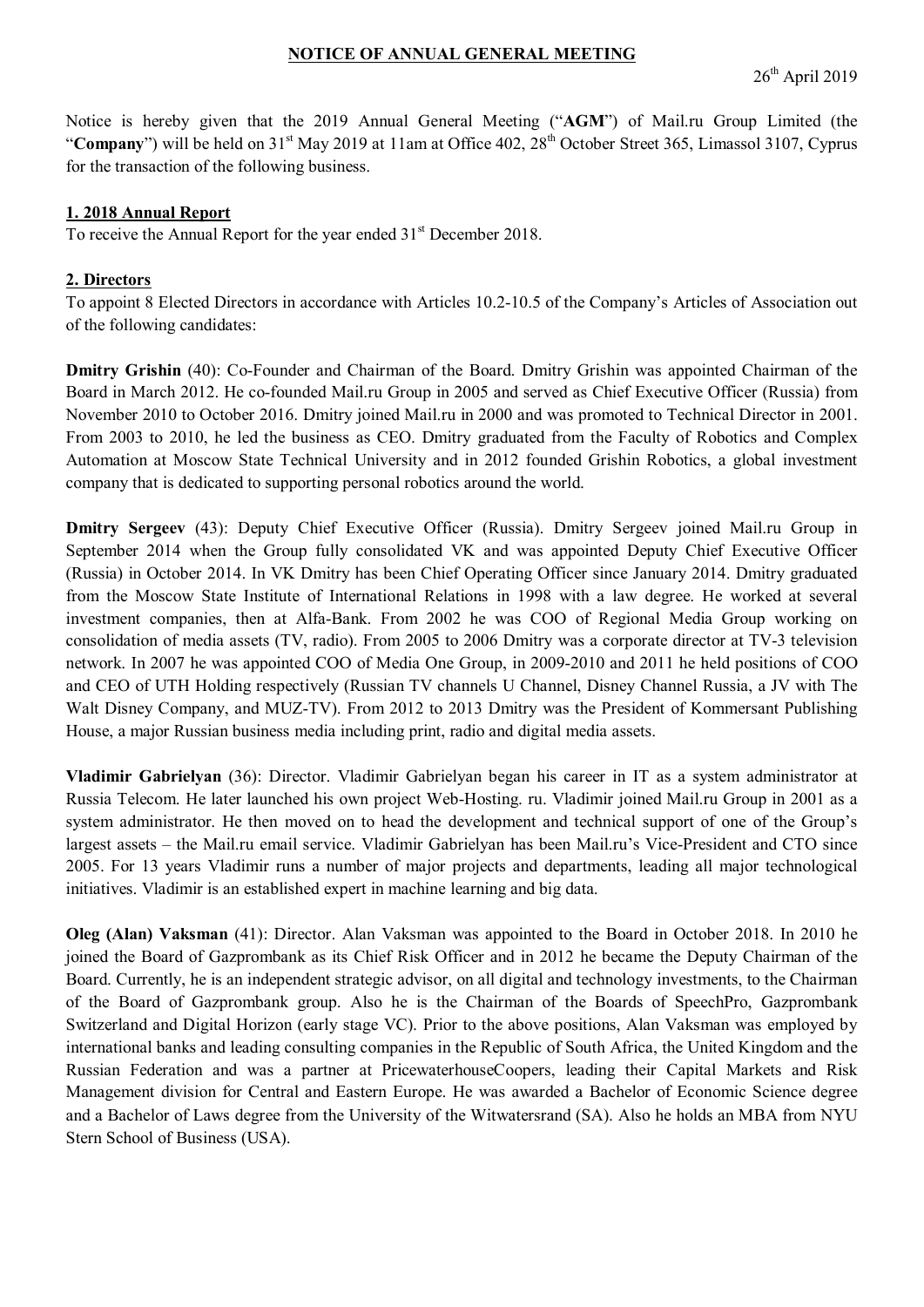**Uliana Antonova** (45). In April 2019 Uliana Antonova was appointed as the General Director of MF Technologies, JSC and brings a wealth of experience in legal matters built up over 15 years in a range of companies. Uliana graduated from the Faculty of Law at Lomonosov Moscow State University. Uliana was previously employed by (i) КАRО cinemas net (2014-2019) (Vice President for Legal and Lease affairs); (ii) Rambler & Co (2009-2014) (Head of Legal); (iii) **"**Amtel*-*Vredestein**"** Group (2007-2009) and (iv) Tinkoff Group (2004-2007) (Member of the Board and Head of Legal). Uliana's experience in internet and media, IT and financial services will complement Mail.ru Group's objectives whilst her legal skills will contribute towards Mail.ru commitment to good corporate governance.

**Mark Remon Sorour** (57): Director. Mark Sorour was appointed to the Board in August 2010. As a qualified chartered accountant he transitioned from investment banking to join the Naspers Group in 1994 where he went on to become the Chief Investment Officer from 2002 to his retirement in 2018. During this time he led and held worldwide responsibility for the Naspers Group's M&A, corporate finance and capital-market fundraising activities. Mark's 25 years of experience in internet, technology and video entertainment businesses include business development and deal making in Africa, the Middle East, Thailand, India, China, Europe, the USA, Latin America and South-East Asia. He currently serves as a non - executive director on the Naspers' Board.

**Charles St. Leger Searle** (55): Director. Charles Searle is currently Chief Executive Officer of Naspers Internet Listed Assets. He serves on the boards of a number of companies associated with the Naspers Group, including Tencent Holdings Ltd and MakeMyTrip Limited. Prior to joining the Naspers Group, he held positions at Cable & Wireless plc and at Deloitte & Touche in London and Sydney. Mr. Searle is a graduate of the University of Cape Town and a member of the Institute of Chartered Accountants in Australia and New Zealand. Mr. Searle has more than 25 years of international corporate development experience in the telecommunications and internet industries

**Jaco van der Merwe** (44). Jaco is a qualified Chartered Accountant (South Africa). He joined the Naspers Group, as Group Financial Manager of MIH, which owns South African listed Naspers' Internet and Pay TV business, in 2006. He has been in his current role as head of treasury of the Naspers Group since 2011, overseeing corporate finance and financial risk management elements of the group. Jaco has served as a board member of various Naspers Group companies over the past ten years and as member of the audit committees of Abril Media (Latin America's leading magazine publisher) and NMS Insurance Services (a regulated short term insurance company in South Africa). Prior to joining the Naspers Group he was an audit partner at KPMG in South Africa. At KPMG he specialised in US listed clients and headed up a US GAAP consulting group within KPMG South Africa.

or any other candidates nominated in accordance with Article 10.4 of the Company's Articles of Association.

Article 10.5 stipulates that, "*the Elected Directors shall be appointed by a vote of the members, with each proposed candidate being put to the members for a vote, with voting on each candidate being treated as a separate vote and with each member being entitled to vote on each proposed candidate; and the eight candidates who attract the highest number of votes shall be elected as the eight Elected Directors.*

For the purpose of the calculation each GDR represents one Ordinary Share.

### Right to attend and vote

Entitlement to attend and vote at the meeting, and the number of votes which may be cast at the meeting, will be determined by reference to the Company's register of members at 6<sup>th</sup> May 2019 ("**Record Date**").

### Documents available for inspection

Copies of the following documents may be inspected on the Company's website: